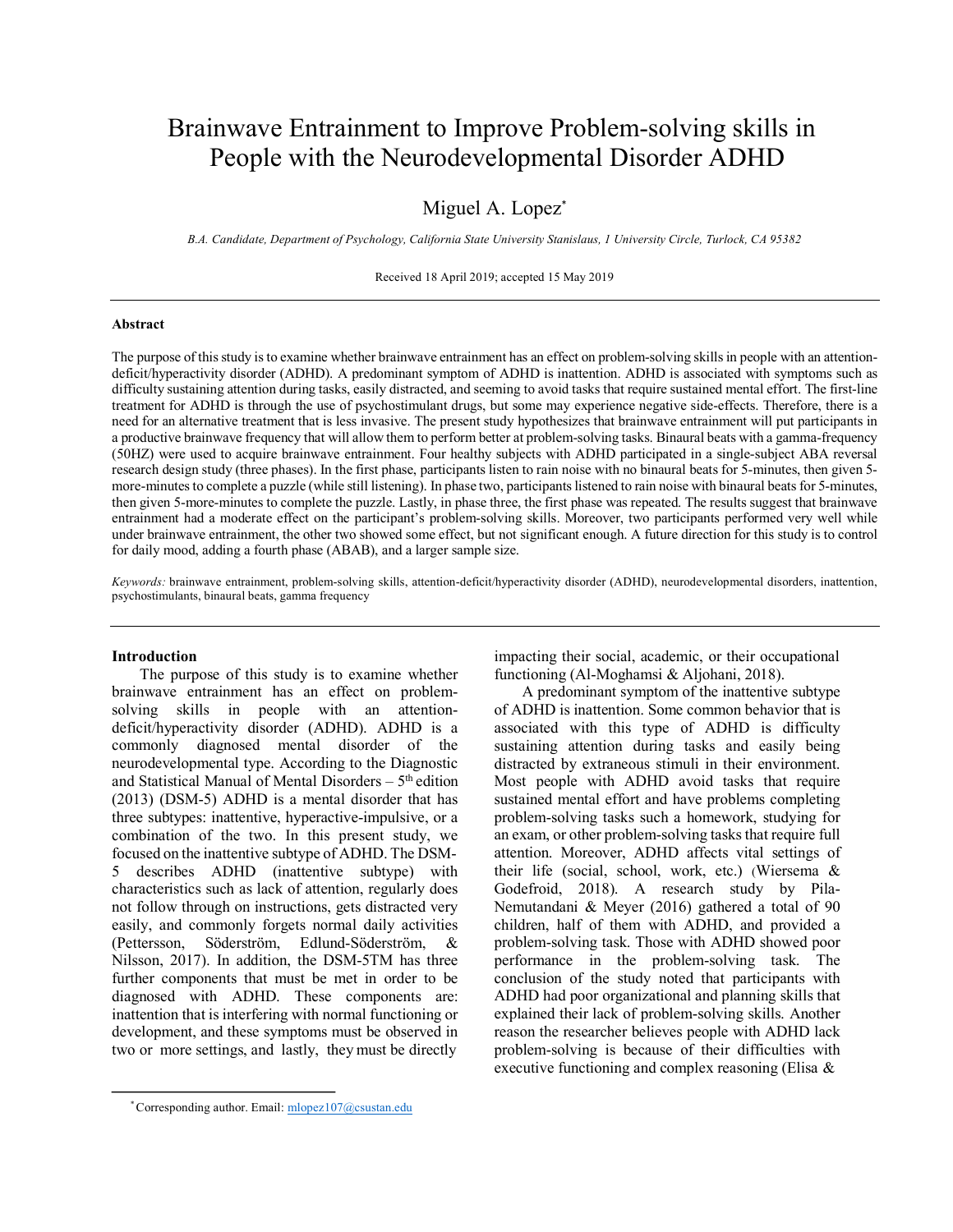Parris, 2015). One way that a researcher described ADHD, in regards to completing a specific task is by comparing them to a sleepy driver: ADHD is like driving while you're very sleepy and roll down the windows in hopes to get some fresh air and wake up, only to still be sleepy and unable to wake yourself up (Trejis, 2000). ADHD impacts the execute functions of a person's brain, including problem-solving skills, which is considered an executive function. (Pila-Nemutandani, & Meyer, 2016).

People with ADHD are notoriously known for "not paying attention" and being easily distracted while completing problem-solving tasks, this can lead them to poor problem-solving skills and low academic performance. A study that illustrates how students with ADHD are more susceptible to certain tasks than people without it was conducted by Weyandt, Oster, Gudmundsdottir, DuPaul, and Anastopoulos (2017), in which researcher recruited 436 first-year college students with ADHD and had them both perform working memory and performance tasks. Weyandt et al. (2017) concluded that students with ADHD had more academic difficulties compared to students that did not have ADHD in continuous problem performance tasks. Students with ADHD that were taking psychostimulants had a slight improvement over those that were not under medication; however, the improvement was not on all neuropsychological tasks (Weyandt, Oster, Gudmundsdottir, DuPaul, & Anastopoulos, 2017)

Although ADHD is vastly diagnosed in most children and adolescents, it also affects a great number of the adult population (Gould, Porter, Lyneham, & Hudson, 2018). About sixty-percent of adults continue to experience ADHD symptoms after childhood (Elisa & Parris 2015). ADHD has an epidemiological prevalence of about 5%, which makes it one of the most diagnosed mental disorders (Banaschewski et al., 2017). The most common first-line treatment for ADHD is through a psychostimulant intervention plan. Psychostimulants, such as Ritalin and Adderall, are among the most prescribed drugs that have shown to be effective in treating ADHD symptoms. Psychostimulants such as Ritalin and Adderall can be safe to use, but only when used as prescribed. Unfortunately, many of these prescription drugs are abused and even given or sold, by the patient, to other people that do not have ADHD (Prescription Stimulants, 2011). In contrast, in some cases, they have short term positive effects and/or severe side effects (Meppelink, de Bruin, & Bögels, 2016). Despite the great possibility of adverse side effects, most people diagnosed with ADHD are routinely prescribed psychostimulant drugs to ameliorate their symptoms. Taking psychostimulants can substantially increase their mortality rate – mortality rates are high for people taking psychostimulant medications for ADHD (Quinn, et.al., 2017).

Even though psychostimulant medication treatments are effective in treating the main symptoms of ADHD, these benefits might come at a high cost (Pettersson et al., 2017). On the one hand, most people taking these drugs have reported positive improvements, such as better; school/work performance, social interactions with peers, and control of their ADHD symptoms (Lynn, 2007). On the other hand, some have reported that the medication only ameliorated some of the symptoms but experienced severe unwanted negative side-effects. For instance, a well-known negative side-effect produced from taking psychostimulant drugs is a "zombie-like" feeling and/or adverse interaction with alcohol or other drugs, resulting in serious toxic side-effects (Barkla, McArdle, & Newbury-Birch, 2015). Other side effects include feeling constantly fatigued, not being able to sleep through the night, tremors, and depression. Despite this concerning information, according to Health Canada, psychostimulants like Ritalin have seen a dramatic 537 percent increase of use for people with ADHD (Trejis, 2000). Not only may they have negative side effects, but they are highly addictive. Ritalin, for example, is prescribed to millions of people with ADHD. Ritalin, like other prescription stimulants, makes most people feel energized and alert, just as what cocaine and methamphetamine (meth) does to people. The effects are similar because they are both (cocaine and Ritalin) in the same class of drugs. Ritalin (prescribed stimulant) has similar effects on the brain as cocaine does (see Figure 1). In figure 1, you are able to observe how cocaine (brain scan on top) lights up in similar areas as the brain scan below when people took methylphenidate (Ritalin), (Prescription Stimulants, 2011).



*Figure 1. Brain scans: showing effects of cocaine on brain (upper brain scan) and effects of methylphenidate (Ritalin) on brain (lower scan)*  (after Volkow, et al. (BNL))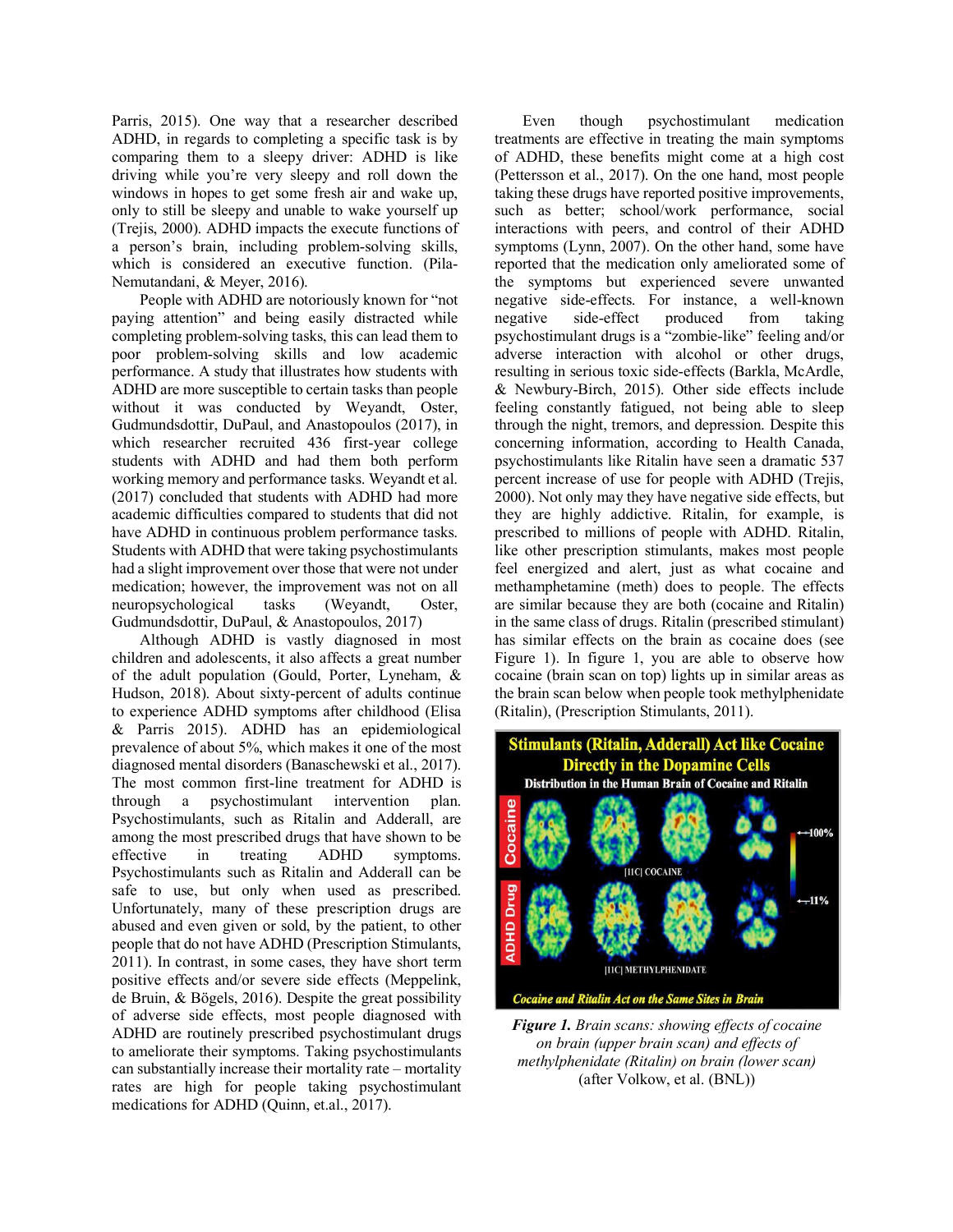Other serious negative side-effects reported have been premature deaths and serious cardiovascular problems (Lynn, 2007). These negative side-effects may encourage people with ADHD to discontinue their prescribed medication treatment and instead suffer from their symptoms. If ADHD symptoms are left untreated, it may lead to low academic grades (children & adolescents), and problems at the workplace (adults) (Banaschewski, et. al., 2017).

Further research into alternative treatments is important. A possible alternative to ADHD medication is brainwave entrainment. Brainwave entrainment is a method that stimulates the brain into entering a desired specific brainwave frequency and state of mind (see Figure 2). Even though brainwave entrainment has been used since the late 1800s, many researchers are unaware of it (Huang & Charyton, 2008). Brainwave entrainment can be acquired through different methods, however, in the present study, we acquired brainwave entrainment with the use of binaural beats. Binaural beats are auditory sound waves, normally not consciously noticeable to the person hearing them, but easily captured by the brain. Binaural beats play a significant role in increasing neural synchronization (Colzato, Steenbergen, & Sellaro, 2017). See figure 2, for a visual description of how binaural beats are used to acquire brainwave entrainment. Binaural beats are administered through a set of headphones, two different frequencies are sent to each ear (150Hz left ear & 100Hz right ear), the difference between those two frequencies is then processed by the brain as a new frequency. The brain then tunes into this new frequency and in a way "takes-over," at that point, the subject has entered into the desired mind state (one of the 5-types of brainwaves) thus, brainwave entrainment has been acquired (Wahbeh, Calabrese, Zwickey, & Zajdel, 2007).



*Figure 2. How brainwave entrainment is acquired through the use of binaural beats* (after httpts://wakeup-world.com)

Past research has discovered that people with ADHD use theta brainwaves substantially more than those that do not have ADHD. As seen in Figure 3, "theta" brainwaves are associated with sleeping, which may lead people to feel drowsy resulting in feeling uninterested in completing any type of tasks (Trejis, 2000). A study into brainwaves by the Mission Psychological Consultants (1996) revealed that a treatment called Neurofeedback, where a person with ADHD learned how to manipulate certain brainwaves and control a computer game without the use of a keyboard or joystick, only by changing his brainwaves (measured with electrodes attached to the scalp), was successful at significantly reducing their inattentive behavior symptom (Trejis, 2000). This study is a good example of how brainwave patterns have a significant impact on people with ADHD.

When the brain goes into a specific wave pattern that has a specific targeted effect, like the gammafrequency (high brain activity), it in a way "takes over" the brain. This will influence your brainwaves into a desired mind state: super focused mindset (gamma), normal alert consciousness (beta), relaxed (alpha), light sleep (theta), or deep sleep (delta) (Colzato, Steenbergen, & Sellaro, 2017). Figure 3 describes the various different brainwave frequencies and their effects once under brainwave entrainment. The gammafrequency isthe highest frequency in human brainwaves and can be achieved at 30Hz and above. Thisfrequency has been used for centuries to get super focused and go into deep spiritual trances. The gamma-frequency is known to evoke peak brain performance, this high brain activity works very well while performing problemsolving tasks. At the other side of the brainwave's spectrum is delta waves (1-3Hz), which are considered the lowest brainwaves to humans and good for deep sleep (Colzato, Steenbergen, & Sellaro, 2017).

Another study used to show the impact that binaural beats (brainwave entrainment) have on people with ADHD is a study by Nacim et al. (2008). Nacim et. al. (2008) recruited two groups of children: one group of children with ADHD, and the other group without ADHD. The researchers had the children take an IQ posttest while exposing them to musical binaural beats that resulted in brainwave entrainment. After analyzing the results of the IQ posttests, researchers discovered that both groups showed an improvement in their IQ performance while under brainwave entrainment. In Nacim et al. (2008) study, brainwave entrainment has shown promising results in treating some of the symptoms of ADHD. This is yet another great empirical study in which it demonstrates that brainwave entrainment can be of potential benefit to students with ADHD who are currently academically struggling.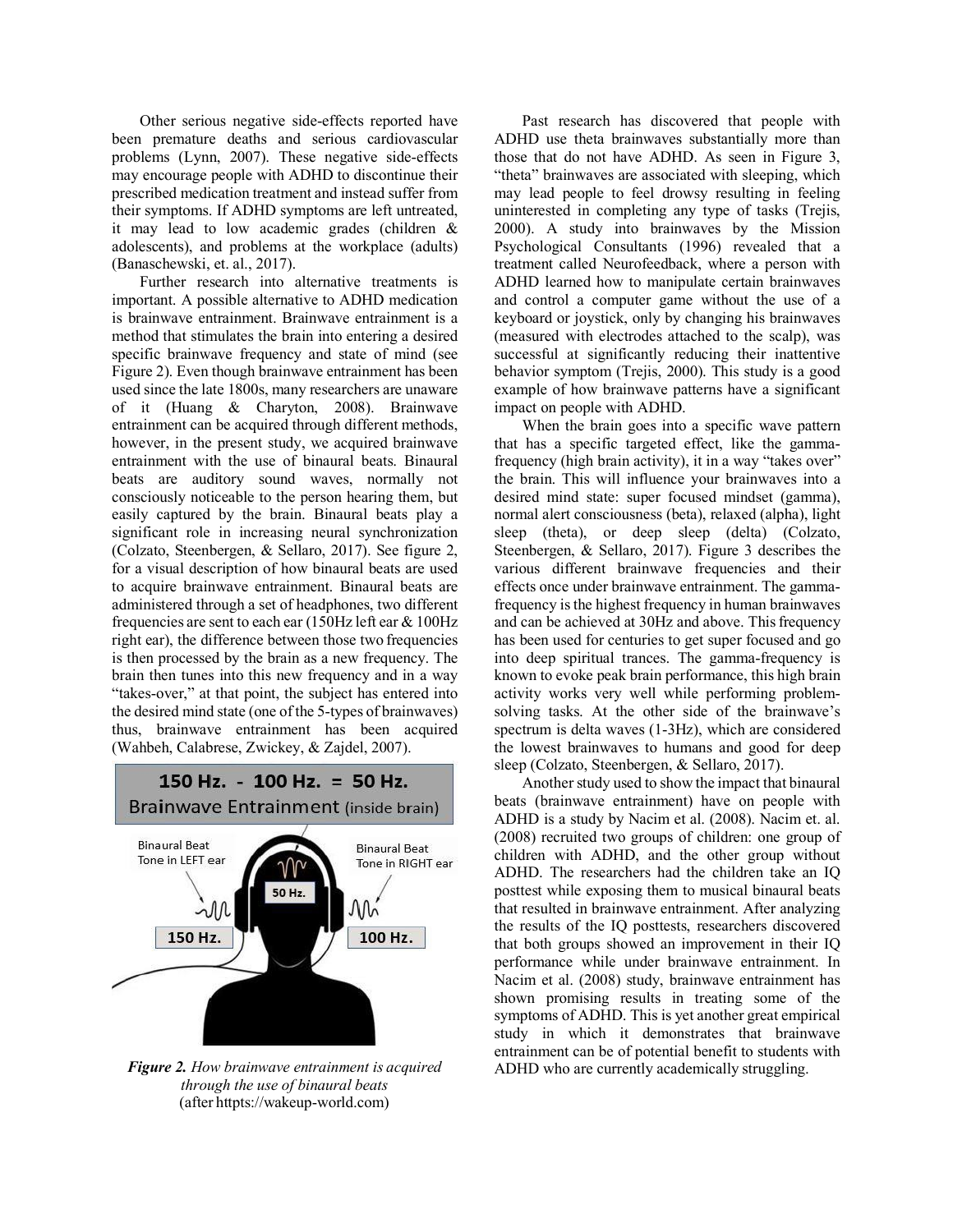| <b>GET TO KNOW YOUR</b><br>BRAINWAVES |                                                                                         |
|---------------------------------------|-----------------------------------------------------------------------------------------|
| <b>GAMMA WAVES</b>                    | <b>HIGH BRAIN ACTIVITY</b>                                                              |
| -NMWywymwy                            | <b>GREAT FOR LEARNING</b>                                                               |
| $20Hz +$                              | & DRIVING                                                                               |
| <b>BETA WAVES</b>                     | <b>ENGAGED AND BUSY</b>                                                                 |
| MMMM                                  | <b>GOOD FOR CHATTING AND</b>                                                            |
| $14 - 30$ Hz                          | <b>SURFING THE WEB.</b>                                                                 |
| <b>ALPHA WAVES</b><br>$9 - 13$ Hz     | <b>VERY CHILL</b><br><b>GREAT FOR SLIDING INTO</b><br><b>MEDITATION AND MINDFULNESS</b> |
| <b>THETA WAVES</b>                    | <b>DROWSY AND SLEEPY</b>                                                                |
| $4-8Hz$                               | <b>GOOD FOR NIGHT AND SLEEP</b>                                                         |
| <b>DELTA WAVES</b><br>4Hz             | <b>BLACKOUT</b>                                                                         |

# *Figure 3. A description of the 5-types of brainwaves* (after http://www.practicingmindfulness.com)

Another study, used in a slightly different way, used binaural beats (theta-frequency at 6Hz) to treat chronic pain in people (Zampi, Fore, Jerome, & Durham, 2015). A study by Zampi et al. (2015), recruited 36 subjects with different types of chronic pain and had them listen to theta binaural beats, while researchers measured any changes in the severity of pain the subjects perceived to be in. The results indicated that there was a large main effect for reducing the subject's perceived pain severity with the use of binaural beats (Zampi et al., 2015). Although the participants did not have ADHD, brainwave entrainment showed to be effective.

Each of these research studies demonstrates that brainwave entrainment is potentially effective at treating different symptoms in people with and without ADHD. Furthermore, these studies provide empirical evidence that people with ADHD lack problem-solving skills and show that brainwave entrainment can potentially be a treatment plan for such subjects.

# **Research Question/Significance**

The present research aims to discover if brainwave entrainment has an effect on problem-solving skills in people with ADHD. Brainwave entrainment can either be used as an addition to an existing psychostimulant treatment or as a stand-alone alternative thus providing

ADHD subjects with treatment options. Brainwave entrainment may possibly be used at times when the extra focusis needed to successfully complete a difficult problem-solving task. For instance, while studying for an exam, doing homework, or performing any other problem-solving activity that is known to be particularly challenging to the individual. We are asking the question, "can brainwave entrainment improve problem-solving skills in people with ADHD?" We are hypothesizing that brainwave entrainment with a gamma-frequency of 50Hz. will improve problemsolving skills in people with ADHD. Positive findings of this research can provide a non-invasive treatment plan option for people with ADHD. In any case, if this study produces significant results, it may improve the overall quality of life of the individual.

#### **Methods**

#### *Participants*

A total of four participants with ADHD, two males and two females in the age range of 14-62 years old were recruited from Stanislaus County, a county with a medium sized population located in Northern California.

# *Design*

A single-subject ABA reversal research design was used. The problem-solving task was generated using a one-hundred-piece puzzle task. Three different puzzles, of similar difficulty, were used for each phase. Brainwave entrainment was acquired with the use of binaural beats masked by rain noise, listened through a set of over-the-ear headphones. The independent variable was manipulated by the addition or removal of gamma-frequency (50Hz) binaural beats. The study consisted of three phases  $-$  no treatment  $(A)$ , treatment (B), and no treatment (A). The dependent variable was the completion of the problem-solving task (puzzle), measured by the number of puzzle pieces the participant was able to connect in a five-minute time period.

#### *Materials*

Materials used in the study included: three onehundred-piece puzzles (similar illustration & difficulty), a smartphone with a binaural beats app (Pure Binaural Beats), a timer, and over-the-ear headphones.

# *Procedure*

Participants were administered a consent form, allowed time to read it, and asked to sign it. Once participants indicated consent, they were given instructions on how to proceed through the study and given a copy of the consent form for their records. Participants that continued with the study were requested to complete all three phases of the study. All four participants were tested individually. In the first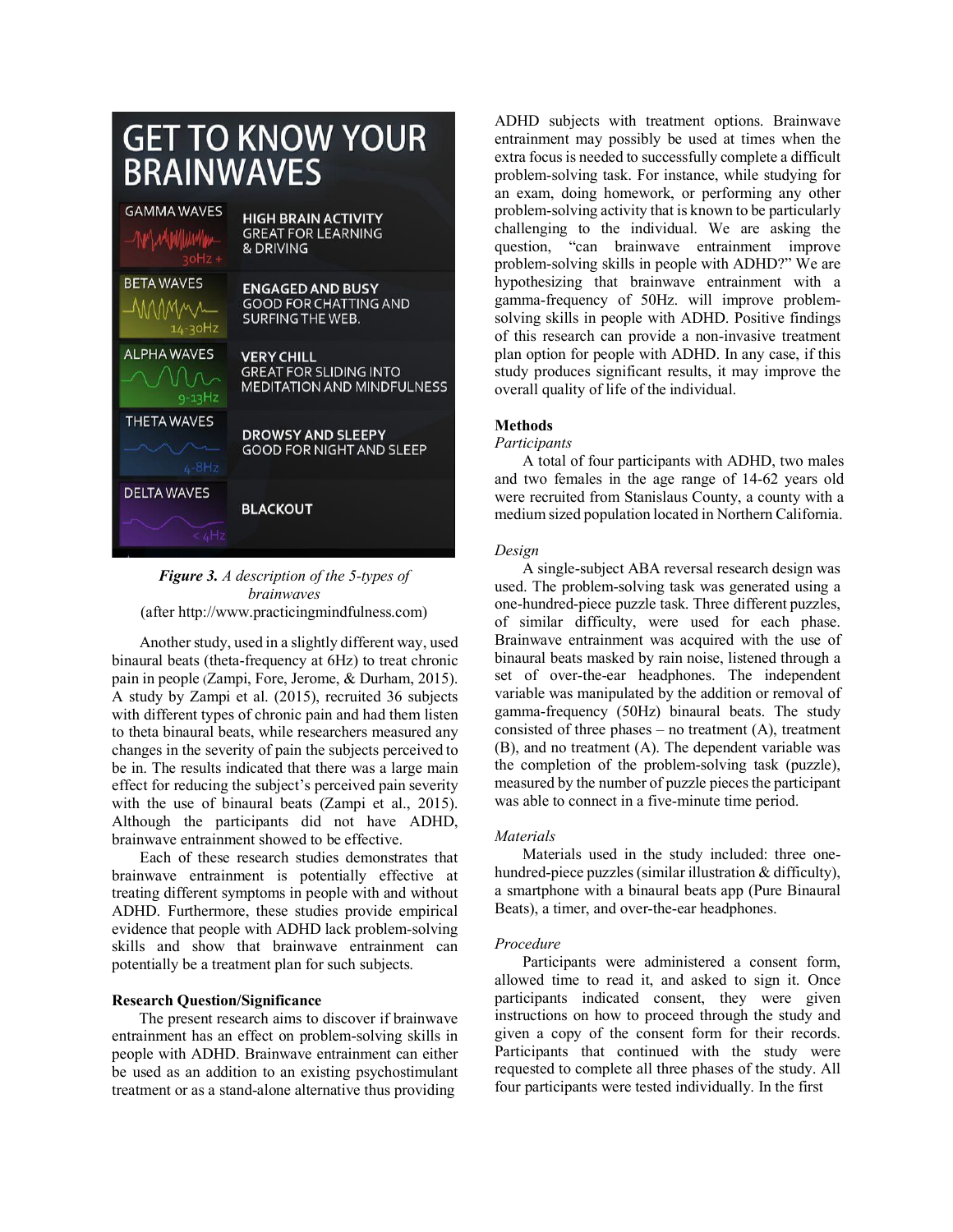phase, the participant listened to rain noise for five minutes, without binaural beats. While listening to rain noise, participants were instructed to connect as many puzzle pieces as possible for an additional five minutes (see Figure 4). The number of puzzle pieces was recorded, but not told to the participant. In the second phase, the participant repeated the procedure as in Phase one, with the exception that this time the rain noise had binaural beats with a gamma-frequency of 50Hz., resulting in brainwave entrainment. In the last phase, the procedure was reversed to the same procedure as in phase one. In each of the three phases, the participant completed a different puzzle to avoid error through learned knowledge. At the end of the last session, participants were handed a debriefing form.



*Figure 4. Visual model of a session* (taken by author)

#### **Results**

The results suggest that brainwave entrainment had a moderate effect on the participant's problemsolving skills. Moreover, two participants performed very well while under brainwave entrainment and showed significant results (see Figures 5, 6, 7, & 8). However, the other two participants showed very minimal effect, but not significant enough.

#### **Discussion**

The aim of this study was to investigate if brainwave entrainment could help people with ADHD perform better during problem-solving tasks. Further analysis of the results indicated that the participants that obtained positive results from brainwave entrainment reported feeling more focused. Although data suggests that there was an increase in the participant's problemsolving skills while exposed to brainwave entrainment, since it was only significant in fifty-percent of the subjects, it is not significant enough to reach a conclusion that brainwave entrainment was the direct cause. All four participants claimed to be able to hear

the binaural beats through the rain noise. To address that, an auditory inspection was performed by people without ADHD in which it was determined that the binaural beats sound was not able to be heard through the rain noise. It may be possible that people with ADHD are more susceptible to these audible waves and can hear the faint sound of the binaural beats. This is interesting because it shows some of the great differences that people with ADHD experience. A future direction that this study can possibly take is to be able to control for daily mood, add an extra treatment phase, and obtain a larger sample. The findings of the effects of brainwave entrainment on people with ADHD may be particularly of interest to clinicians that have patients with ADHD who have experienced severe negative side-effect to psychostimulants.

#### **Future work**

There are many potential works that could develop out of this study. For instance, it is possible to include subjects that do not have ADHD to the research study and analyze their effects on such brainwaves. In regards to the subjects with ADHD, the use of brainwave entrainment should be administered to both: subjects that are taking psychostimulants, and those that are not, and compare the results. Our study used a single subject ABA reversal design in order to use the same subject as their own control. However, follow-up studies should potentially use a single subject ABAB reversal design (extra treatment phase) to have more data and use a larger sample size. Additionally, there is the possibility of exploring other potential methods to acquire brainwave entrainment, including other frequencies. This would expand the current limits of only one frequency (gamma) and possibly discover benefits that the other brainwaves can offer. Each of these potential future studies would expand the capabilities and thus provide greater value and stronger research.

# **Acknowledgments**

This research was supported by the California State University, Stanislaus Honors Program. I wish to express my sincere thanks to Dr. Bruce Hesse, Dr. Ellen Bell, and Dr. Afra Newton for providing critical insight, guidance, and expertise that greatly assisted this research in various stages of the study. Without their mentorship and support, this research would not have been possible. Further support by the U.S. Department of Education Ronald E. McNair Post-Baccalaureate Achievement Program was obtained. The McNair Scholars Program is a federal TRIO program designed to prepare undergraduate students for doctoral studies through involvement in research and other scholarly activities.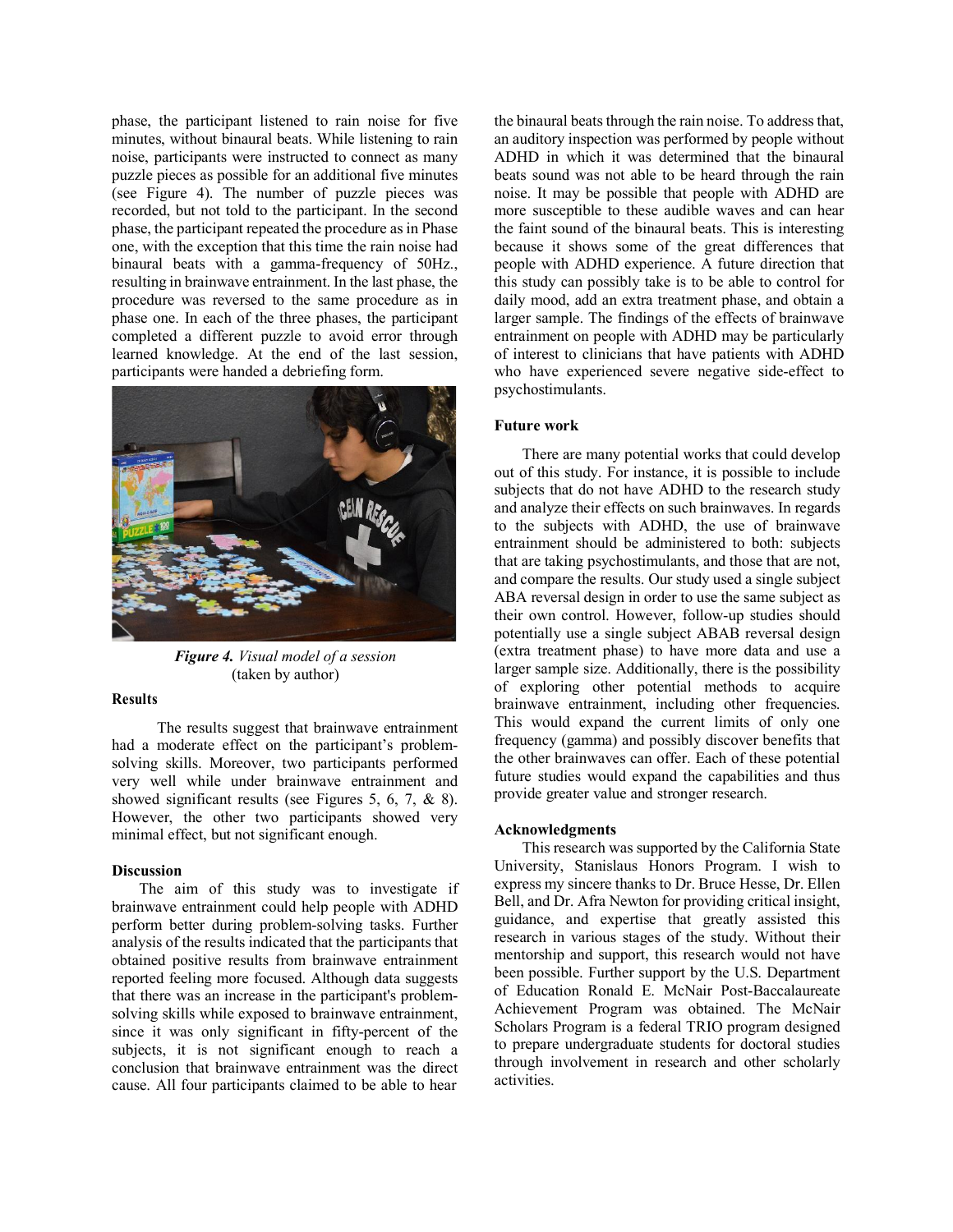





*Figure 5. Data chart of older female participant Figure 7. Data chart of younger female participant*





*Figure 6. Data chart of older male participant Figure 8. Data chart of younger male participant*